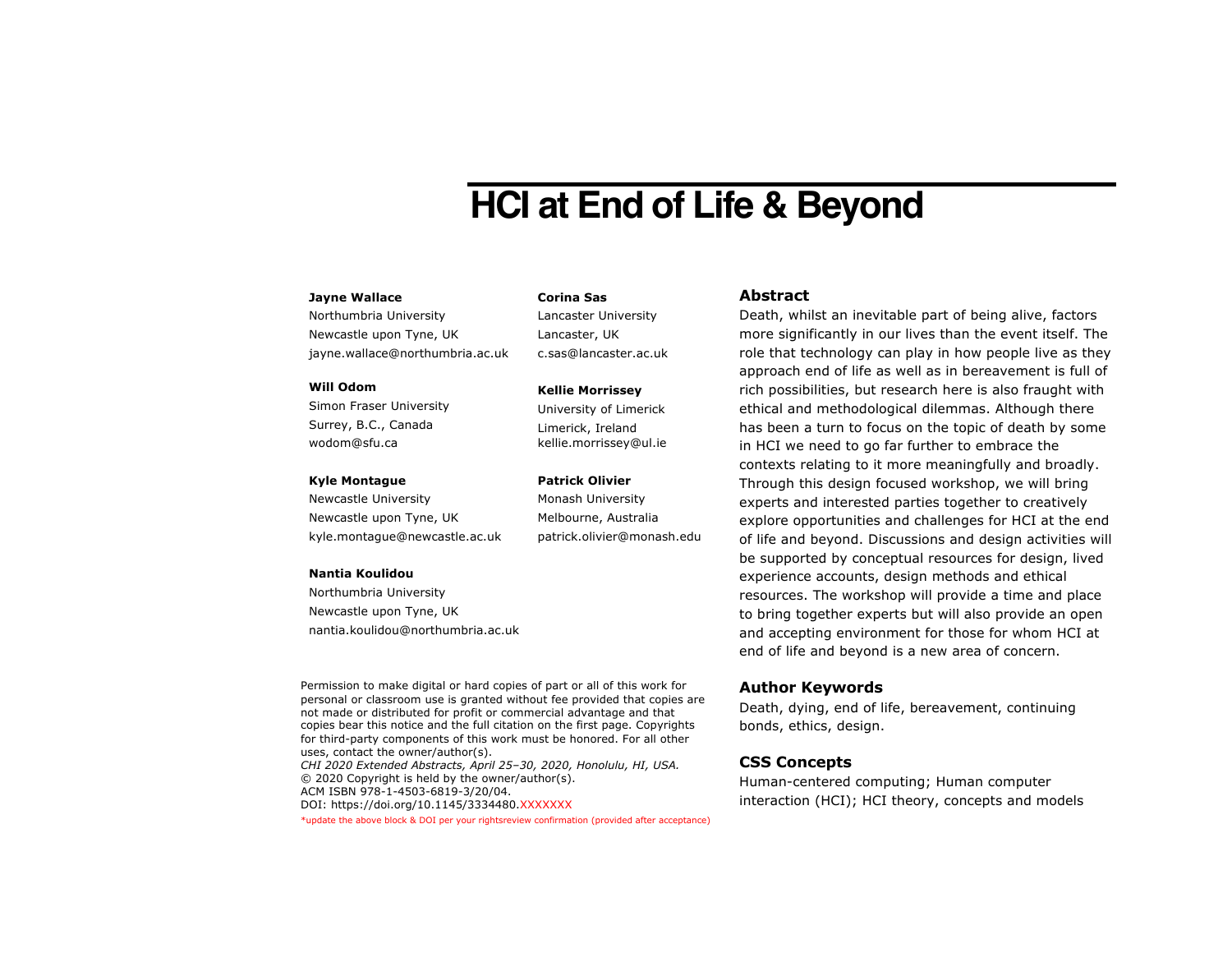## **Motivation**

Death is an inevitable part of being alive and involves a wide set of related practices that vary across cultures. Whilst death is in itself an event, both approaching end of life and grieving occur in the social sphere and involve experiences and practices that span a range of timeframes and relational forms of social connectedness. Whilst HCI has paid the context of death some attention in recent years (to a large extent stimulated by Massimi et al's CHI 2010 workshop [8] and paper [9]) active programs of research in this area remain in short supply.

End of life and beyond has implication for almost all users of digital technologies, from the expression of future wishes and bequeathing of assets, to personal archiving and memorialisation of those who have died through digital content. Mainstream technology providers may have policies in place to address the eventualities the death of "customers", however it is hard to imagine that end of life has in any way been part of the blueprint of the service design. Indeed, the lack of engagement of HCI and design researchers with 'matters of life and death' is mirrored by mainstream digital products and services, which largely ignore the deeper needs of people in relation to this crucial element of their personal and social lives.

While Massimi et al's ground-breaking foray sought to articulate an HCI research for end of life by first mapping "questions concerning materiality and artefacts, social identities, temporality and methodologies", their proposals for a design agenda were notably limited. Yet developments in technologies in the eight years that have followed (particularly in relation to algorithmic interaction and personal media) point to a far richer space for designing digital

technologies for of end of life and beyond. Indeed, we are living in an age with unforeseen capabilities to make both physical and digital "things" and where each person's life has an unavoidable associated trail of media and personal data. New opportunities to curate data and media to support others after our future death or to support ourselves in bereavement are substantial [14, 18] and the contexts of anticipating end of life and living with bereavement are changing as digital technologies become more embedded in our cultures [13, 15]. While it is easy to recognize that these opportunities for design are significant, and that the need is substantial and largely unaddressed, the barriers to working in a such sensitive context are perceived by many HCI researchers as overly daunting. Working with people around topics of death, dying and bereavement requires both a level of sensitivity and self-reflection that will be new, and even intimidating, to many researchers. It is also an area that requires the examination of unfamiliar conceptual resources and new methods for both design and evaluation.

Our contention is that the end of life, and beyond, is such an important aspect of personal and social experience that HCI has a responsibility to engage with it. On the one hand, we see this workshop as a rallying call to HCI and design researchers who are seeking to respond to the challenges of this sensitive domain. On the other hand, the workshop is an invitation to those in the wider HCI and design community with lived experience of death, dying and bereavement, who are prepared to step outside their familiar domains of expertise. Thus, the workshop will provide a time and place to bring together experts but will also provide an open and accepting environment for those for whom HCI at end of life and beyond is a new area of concern.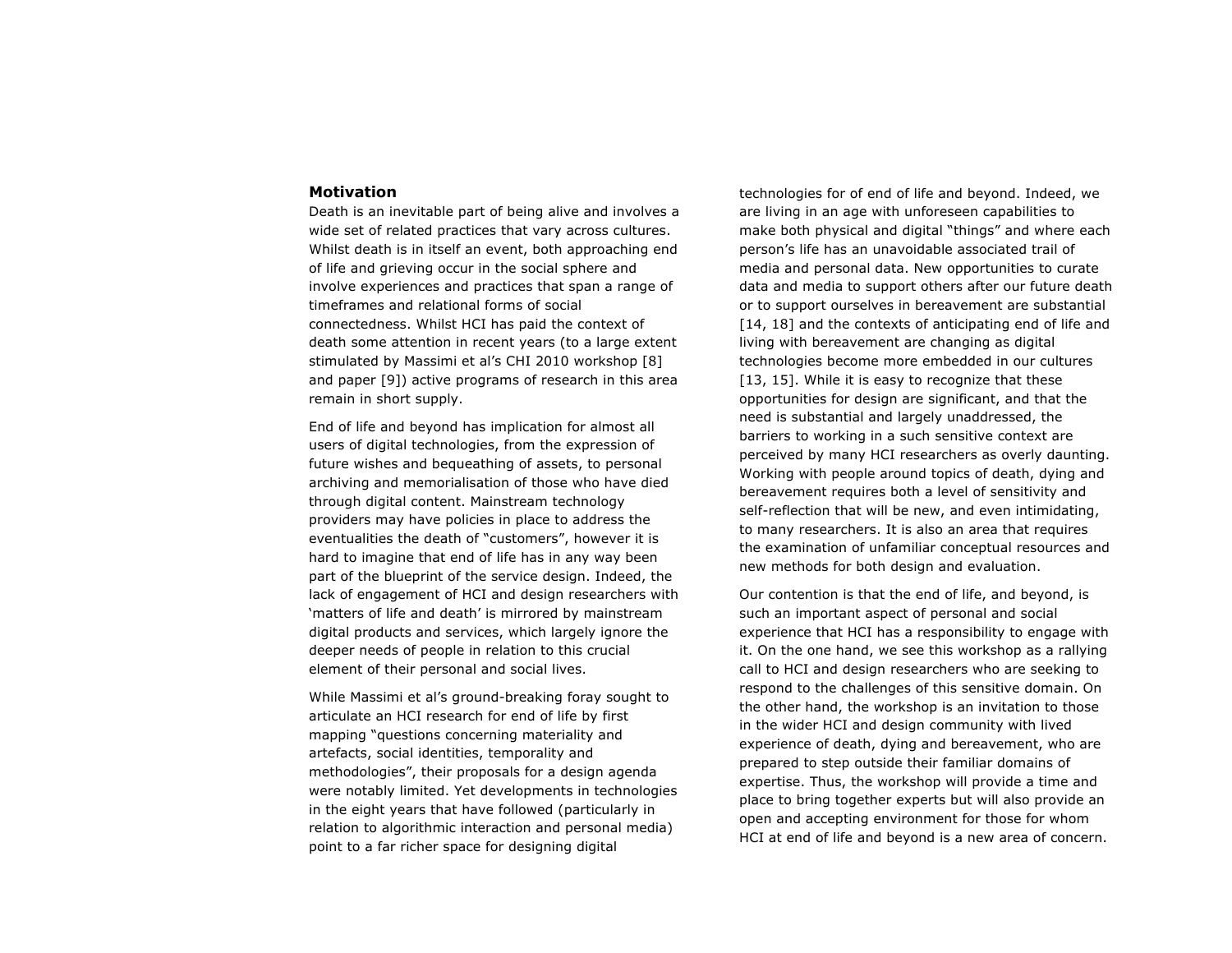## **Themes**

We will organize both the call for participation and the workshop activities around three *themes* related to HCI research at *end of life and beyond*. These themes will both clarify our goals and support participants – experts and non-experts alike – in their preparations for the workshop discussions and participation in design activities. Note, the workshop activities will necessarily assume high levels of pre-event engagement and we will make this clear in both our call for participation and our notification of acceptance of attendance.

## *Theme 1: Conceptual Resources for Design*

Theories of bereavement are at the same time one of the most useful, and also one the least familiar, resources for HCI researchers new to this space. For this reason, and without excluding alternative or complementary positions, we will be explicit about the theories and frameworks of loss and bereavement that we will be asking participants to engage with: (i) stages & phases; (ii) dual-process theory; and (iii) continuing bonds. To this end we will be providing potential attendees (both pre-submission and post-acceptance) with a set of curated resources that help them to familiarize themselves with these theories.

(i) *Stages & Phases*: In the West since Freud [3], dominant grieving and mourning practices have been conceived as the processes whereby the bereaved person adjusts to the reality of their loss, enabling them to disengage from the deceased and reinvest in new relationships. Numerous theories that have followed have broadly been based on the notion that the process of bereavement follows a set of stages whereby the bereaved moves between phases as feels right for them personally. Kübler-Ross [7] 5 stages of

grief (denial, anger, bargaining, depression, acceptance) describes how people cope with illness and was only later extended to grieving. Bowlby and Parkes [2] applied Bowlby's attachment theory to present four main stages in the grief process. While Kübler-Ross's work was largely based on clinical observations, Bowlby and Parkes applied attachment theory in characterising grieving not as a state (stages) but as a process (phases) that the bereaved needed to work through. More pragmatic approaches, such as Worden's [19], frames mourning in terms of active 'grief work' to be undertaken to move beyond the passive phases of grief: (i) to accept the reality of loss; (ii) to work through and experience the pain of grief; (iii) to adjust to an environment without the deceased person; and (iv) to withdraw emotionally from or relocate the deceased and move on with life.

*(ii) The Dual-Process Model:* Although *stages & phases* approaches are the most widely known and accepted theories and frameworks of bereavement, on which most contemporary therapies and self-help guidance is based, they are not universally accepted. Indeed, Stroebe and Schut [16] critiqued the stages & phases view for its linear characterisation of grieving, prescriptive nature, narrowly western perspective, tendency to oversimplify the complex phenomena of loss particularly in relation to individual differences, and lack of empirical validation. Instead, Stroebe & Schut draw on Cognitive Stress Theory in presenting their "Dual-Process Theory", an alternative view of how people come to terms with the bereavement of a person close to them. In their alternative model of "coping" they identify two classes of 'stressors', loss and restoration. In the loss-oriented process the bereaved engages with the recognition and acceptance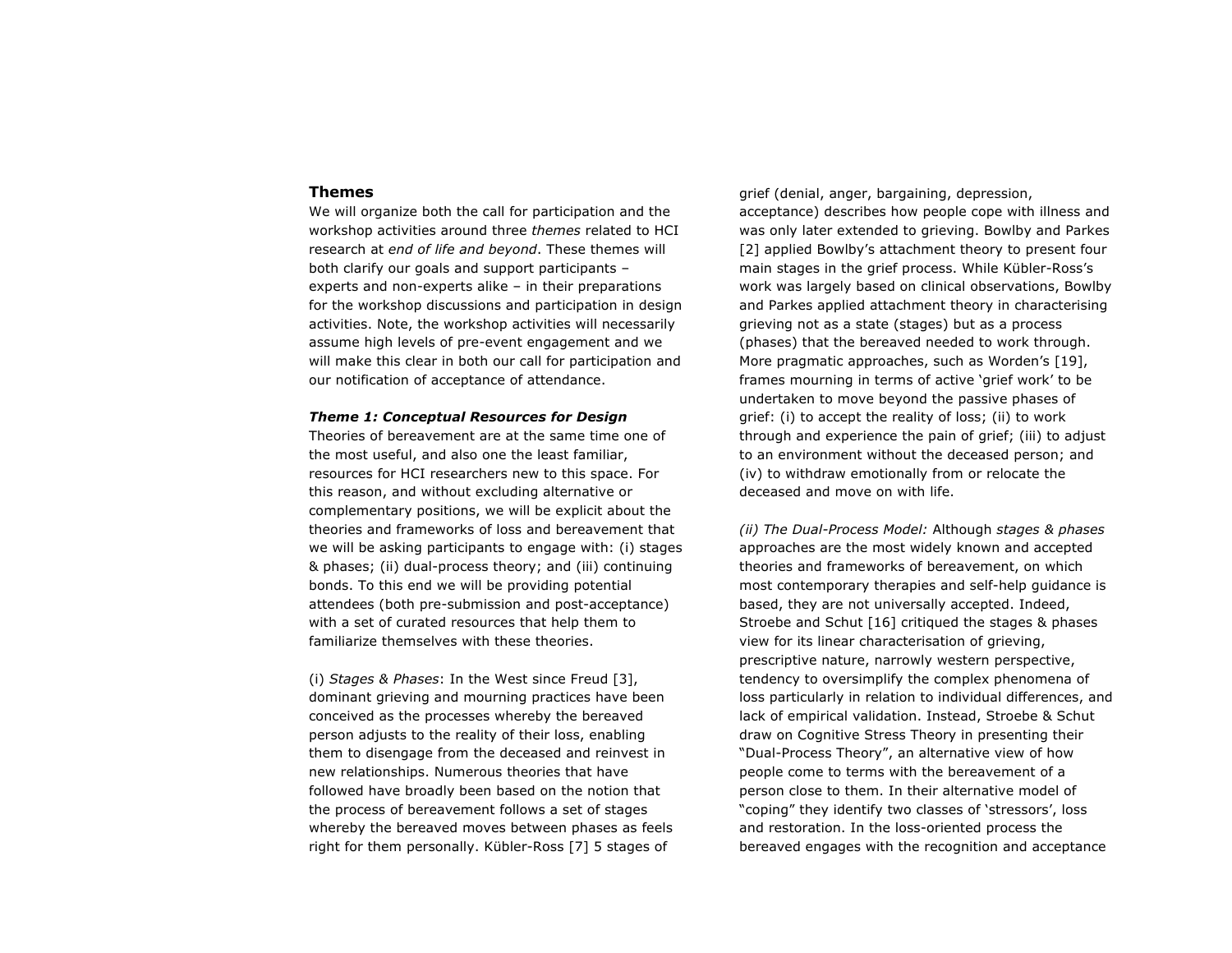of the loss itself, associated changes personal, social and economic circumstances, and their own identity. In the restoration process, the bereaved focuses on new aspects of their post-loss reality, that is, issues that need to be addressed and how to address them. Stroebe & Schut propose a "dynamic, regulatory coping process of oscillation, whereby the grieving individual at times confronts, at other times avoids, the different tasks of grieving" [16 p. 197].

*(iii) Continuing Bonds.* An alternative approach that focuses on continued connections with deceased persons, rather than detachment, have become prevalent in the West over the last two decades and have brought a return to pre-modernist Western practices. Klass, Silverman and Nickman's [5, 6] notion of continuing bonds articulates a concept of grief that acknowledges the value of a continued sense of connection between the bereaved and the deceased. Rather than seeing grief as a process working towards 'letting go' they advocate processes whereby people find ways to sustain the presence of the deceased in their lives in order to find healthy ways to live with bereavement. There is a fundamental recognition firstly that people are relational selves wherein sense of self is supported by others and secondly that this does not end when a loved one dies. There are social and cultural precedents for such ongoing relationships with the dead within many non-western cultures, including Maori practices and the Marae [11] and the Sora of Eastern India [17]. As such a continued connection to the dead is nothing new but is something that in the West we lost in the 20th Century "marginalized by the discourses and practices of modernity" [4 p.127].

#### *Theme 2: Design Methods for End of Life Research*

Enabling people to engage in conversations about emotionally loaded content around death, dying and bereavement is challenging for researchers. There is the opportunity to focus on ways to conduct research in these sensitive contexts which are underrepresented in HCI research. Design will be explored through the introduction of readily accessible methods such as Blueprints and Life Cafe, which will be introduced as starting points to discuss how to facilitate participatory engagements for this challenging context. Design can offer sensitive methods that are responsible to the context and result in appropriate forms of knowledge for HCI. In linking to technology, we will consider the appropriation of digital media to support people by offering meaningful interactions in the contexts of bereavement and anticipation of death. Topics of interest include (but are not limited to): designing with metadata, designing with digital services/platforms, and augmenting digital and physical objects. Understanding how to design platforms and tools for meaningful experiences in interacting with digital objects and services for people who are bereaved will be a major element of this theme in the workshop.

#### *Theme 3: Ethical Issues with End of Life Research*

Ethics are a system of moral principles and branch of knowledge enquiry defining what is good for individuals and society. Whilst academic disciplines operate within publicly defined ethical parameters, both ethical codes and procedures can be protectionist, stifle creativity and focus more on process than people. This has led to calls for a more situated ethics and an acceptance that this is a good way forward. The last five years has seen a growing interest in ethics from within the HCI community as evidenced by plethora of papers and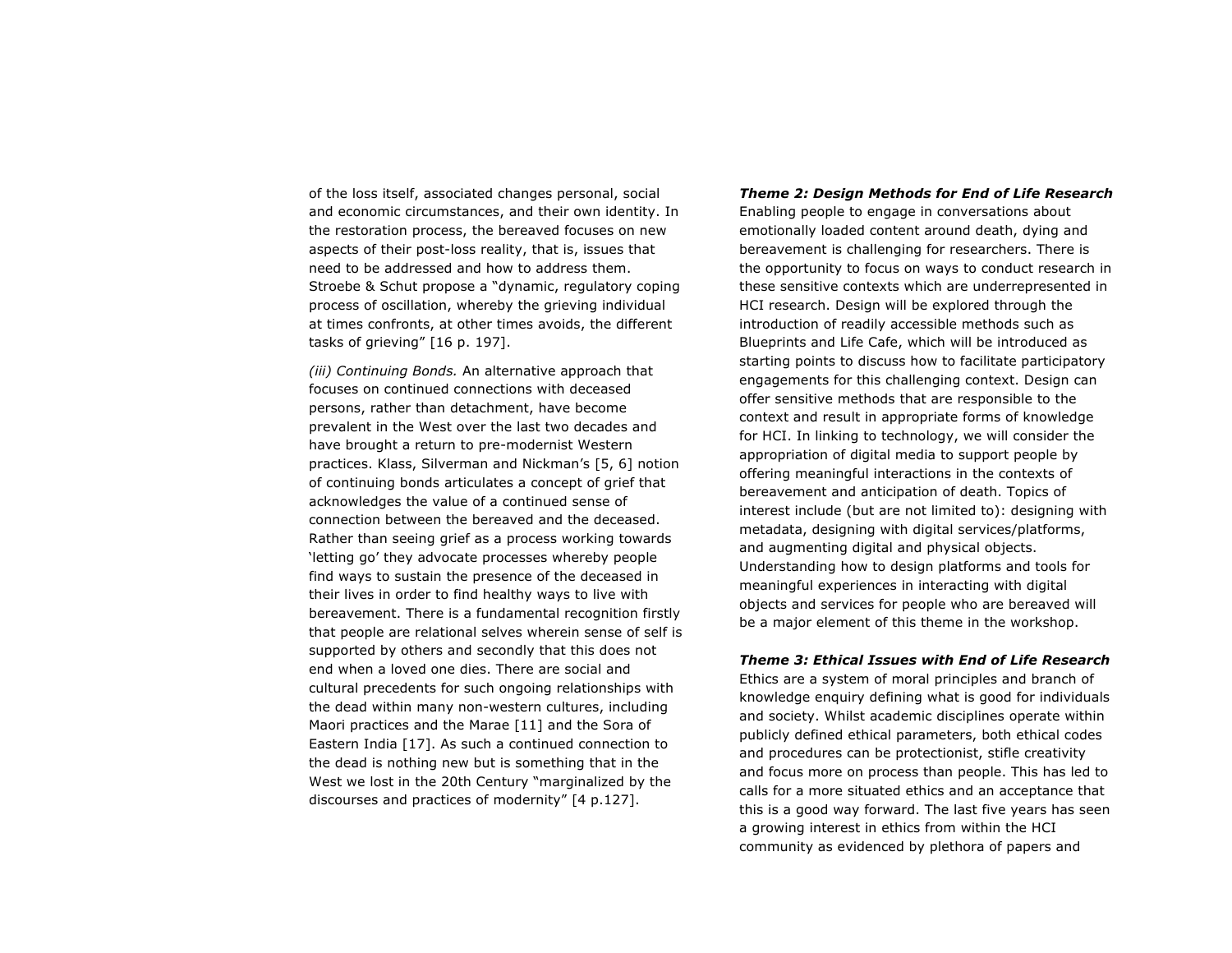# **Website**

The workshop website will be hosted at:

http://enablingongoingess.co m/chi2020

We will display the call for participation, deadlines and accepted submissions.

After the workshop we will update the webpage to reflect the workshop outcomes and make materials available to the CHI community. We will continue to use the page as a basis for discussion and community building activities.

growing number of workshops [1, 10, 12]. As researchers increasingly work in interdisciplinary teams within the context of health and wellbeing, they are being required to navigate unfamiliar ethical contexts and research dilemmas. Within the workshop we will weave ethics discussions pertinent to interdisciplinary working as well as the contexts of approaching end of life and bereavement into the design activities using a range of resources to support this.

# **Organizers**

**Jayne Wallace** (Northumbria University, UK) is Professor of Craft and Wellbeing in the School of Design, Northumbria University. Her research explores the potential of design, contemporary jewellery, digital technologies, and cocreative acts of making to support sense of self across a range of complex health and social care contexts. Particular areas of interest include anticipating end of life, ongoingness in bereavement and personhood in dementia. She co-founded the Research Through Design conference series, is on the editorial board for the Design for Health Journal and cofounded the Journal for Jewellery Research. She is currently PI on the RCUK Enabling Ongoingness project.

*Corina Sas (Lancaster University, UK)* is Professor in Human-Computer Interaction and Digital Health in the Department of Computing and Communications at Lancaster University. Her research interests include designing tools and interactive systems to support highlevel skill acquisition and training such as creative and reflective thinking in design, autobiographical reasoning, emotional processing and spatial cognition. She has conducted design research on technologies for remembering, reflecting, sense-making and creative

design thinking; and recently co-edited a Special Issue of Death Studies on *Futures of Digital Death*.

*Will Odom (Simon Fraser University, Canada)* is Assistant Professor in the School of Interactive Arts and Technology at Simon Fraser University, where he is Co-Director of the Everyday Design Studio. His research group takes an interdisciplinary, collaborative, creative, and design-oriented approach to Human-Computer Interaction research. He has a keen interest in exploring what it might mean to design and live with more enduring technologies in the context of everyday life. His work has explored how objects and technologies support, and in some cases complicate, the peculiar ways in which we maintain relationships with the dead.

*Kellie Morrissey (University of Limerick, Ireland)* is a Lecturer in the School of Design at University of Limerick. A psychologist by training, her research interests lie at the intersection of health and politics in the design of digital objects in sensitive settings, including the use of virtual reality experiences in dementia, experience-centred approaches to designing for end of life, relational approaches to understanding the experiences of women undergoing menopause and online design processes for communities with chronic health issues.

*Kyle Montague (Newcastle University, UK)* is a Lecturer in Human-Computer Interaction based in Open Lab. His expertise and research interests include accessibility, wearable & mobile interaction, and healthcare technologies. His work explores the design and configuration of digital technologies to support participation and inclusion of marginalised communities.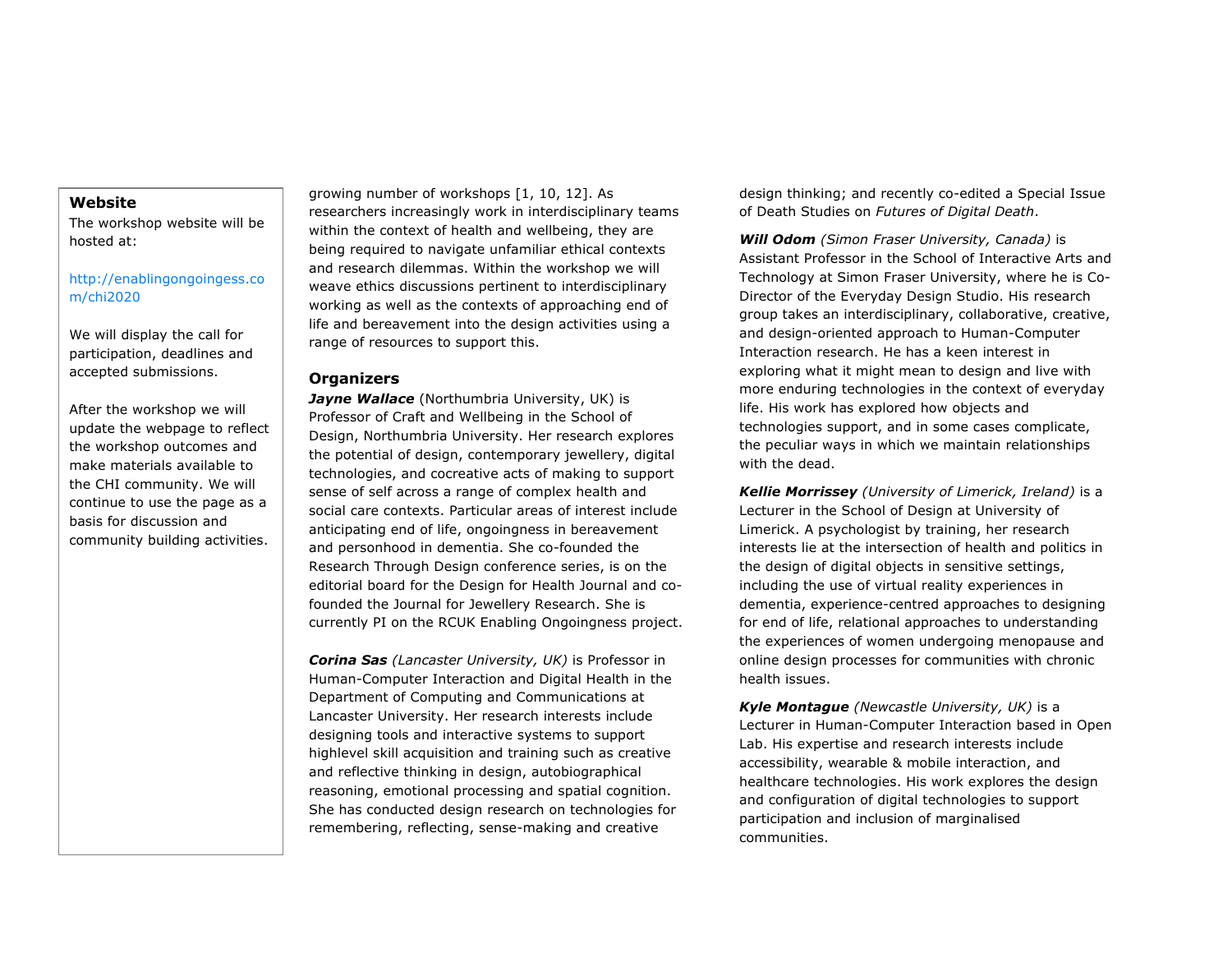## **Pre-Workshop Plans**

A series of resources will be shared with accepted workshop participants well in advance of the conference.

These will comprise:

1. A set of conceptual descriptions of different theoretical approaches to bereavement and examples of design work created in response to end of life and bereavement (in order to help orientate participants to the topics and activities in the workshop);

2. A design kit containing short scenarios and provocation cards describing different end of life and bereavement narratives (and a series of short tasks to make notes in response and create a Pinterest board of things that relate to the narratives). All resources and Pinterest boards will be printed out in advance of the workshop for use in the design activities.

*Nantia Koulidou* (Northumbria University, UK) is a design researcher whose doctorate focused on digital jewellery in micro-transitions. Her methods are rooted in craft practices and participatory design. She is a Senior Research Associate on the RCUK Enabling Ongoingness project that is exploring how to enable people in early stages of dementia, in bereavement and at end-of-life to create content that will intersect dynamically with that created by their loved ones in future years.

**Patrick Olivier** (Monash University, Australia) is Professor of Human-Computer Interaction at Monash University. He coined the term Digital Civics, a crossdisciplinary endeavour that explores ways digital technologies can support new forms of civic participation. He has particular research interests in human-centred design methods and the design and social computing frameworks for coordinated action. He has a long track record in the participatory design of digital technologies and services for the health and wellbeing of older adults.

**Wider Committee** We will be supported by a larger committee of researchers who have agreed to provide guidance on the workshop's activities and outcomes (including reviewing submissions and promoting the workshop within their networks): Claire Craig (Sheffield Hallam University), Stephen Lindsay (Swansea University), Anne-Marie Piper (Northwestern University), Shaun Lawson (Northumbria University), Jon Rogers (University of Dundee), Niels Hendriks (LUCA School of Arts), Linnea Groot (Newcastle University), Luis Carvalho (Newcastle University), Wendy Moncur (University of Dundee), Francisco Nunes (Fraunhofer Portugal), John McCarthy (University

College Cork) and Frank Vetere (University of Melbourne).

## *Community Partners*

Given the significant costs (environmental and otherwise) of a conference the scale of CHI we are seeking to find ways that conducting the workshop, can leverage local knowledge and expertise, of Hawaii in particular including the island's unique cultural configuration, and also make a small but positive contribution to organizations in the local community that are actively engaged in matters of end of life and beyond. We are currently in conversation with Hospice Hawaii - a non-profit, community-based organization that has provided care to tens of thousands of patients and their families - and with the Hawaii Psychological Association the leading resource for psychological health, research, and policy in Hawaii and touchpoint for advice concerning grieving.

# **Workshop Structure**

We are open to a range of academic expertise and lived experience in relation to the workshop topic and aim for a supportive, creative and balanced set of activities. - During introductions, attendees will be invited to briefly share their backgrounds, research interests and (if comfortable) personal experiences of the topic. Participants will have seen each other's submissions in advance of the workshop and also participant responses to the pre-workshop tasks.

- Participants will break into three groups to discuss pre-workshop responses (both their own and other people's). Each group will present back the group's views and comments on things that have resonated with them.

- Following a coffee break community partners will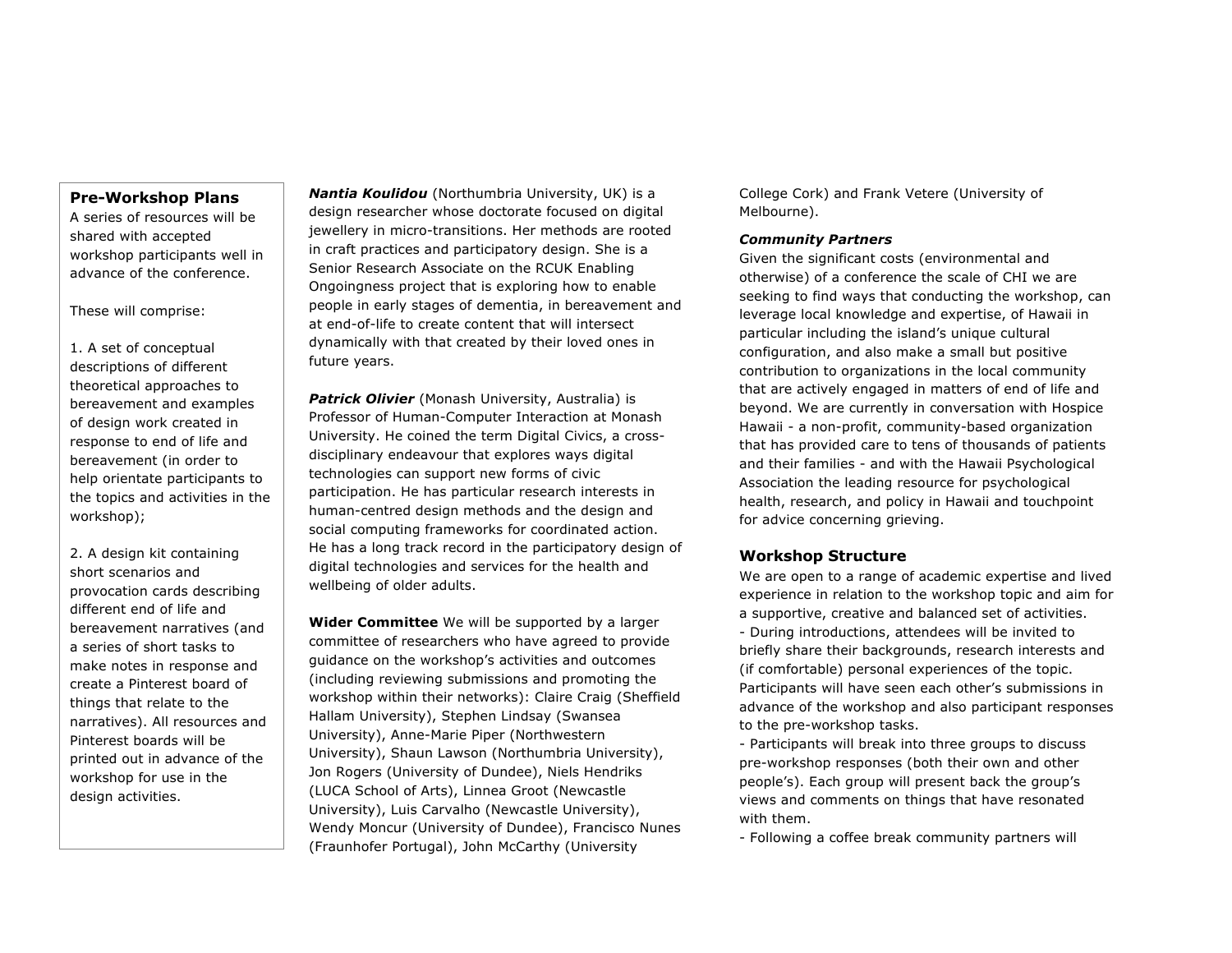# **Workshop Schedule**

09:00 - 09:30 Welcome and Icebreaker

09:30 - 10:30 Discussion around pre-workshop responses

10:30 - 11:00 Coffee break

11:00 - 12:00 Community partners share experiences from their organizations and set challenges for participants to consider

12:00 - 13:00 Design activity part 1

13:00 - 14:00 Lunch

14:00 - 15:30 Design activity part 2

15:30 - 16:00 Coffee break

16:00 - 17:00 Feedback to larger group, bringing together of important points and future plans

present details about how their organization approaches end of life and bereavement and each set a challenge for participants to consider.

- In the first design activity each of the three groups will work with the set of provocation and scenario cards (that they have already seen pre workshop) in relation to the challenges set by community partners. Groups will develop a range of design ideas in response (design thinking ideation using sketching and discussion) and gain support and feedback from organizers and community partners.

- During a 'Working lunch' groups will go for food together to continue discussions around design ideas. - In the second design activity groups will focus in on one of their earlier design ideas and refine it considering interaction design, form, technology, methods of participation and ethical implications. – Following a final coffee break groups will feedback to the larger group and organizers will bring together important points that have emerged and lead discussion on future plans. Throughout the day there will be an element of self-documentation by participants of the activities.

Please see sidebar for specific timings.

# **Post Workshop Plans**

Workshop self-documentation, discussions and design outcomes will be collated into a document (with permissions) and shared with participants and the wider CHI community via the workshop url. We are currently in discussion with the Design for Health journal regarding a special issue focused on the topic of the workshop.

# **Call for Participation: CHI 2019 Workshop on HCI at End of Life and Beyond.**

This one-day workshop will be held as part of the 2020 ACM SIGCHI Conference on Human Factors in Computing Systems, held in Honululu, HI, USA.

- Submission Deadline: 11th February 2020
- Acceptance Notification: 28th February 2020
- Workshop Day: 25th or 26th April 2020

Death is an inevitable part of being alive. Approaching end of life, death and bereavement have implications for almost all users of digital technologies. We are living in an age with unforeseen capabilities to make both physical and digital "things" and where each person's life has an unavoidable associated trail of media and personal data. New opportunities to curate data and media to support others after our future death or to support ourselves in bereavement are substantial. The contexts of anticipating end of life and living with bereavement are changing as digital technologies become more embedded in our cultures. While it is easy to recognize that these opportunities for design are significant, and that the need is substantial and largely unaddressed, the barriers to working in a such sensitive context can be perceived by many HCI researchers as daunting.

In this workshop we aim to: develop discussion and design thinking around the opportunities for digital technologies; explore ethical concerns; and share design methodologies and methods to support the level of sensitivity and self-reflection required in this space. We invite attendees to submit 2-4 page statements of interest (in ACM Extended Abstract format) in .pdf format to jayne.wallace@northumbria.ac.uk